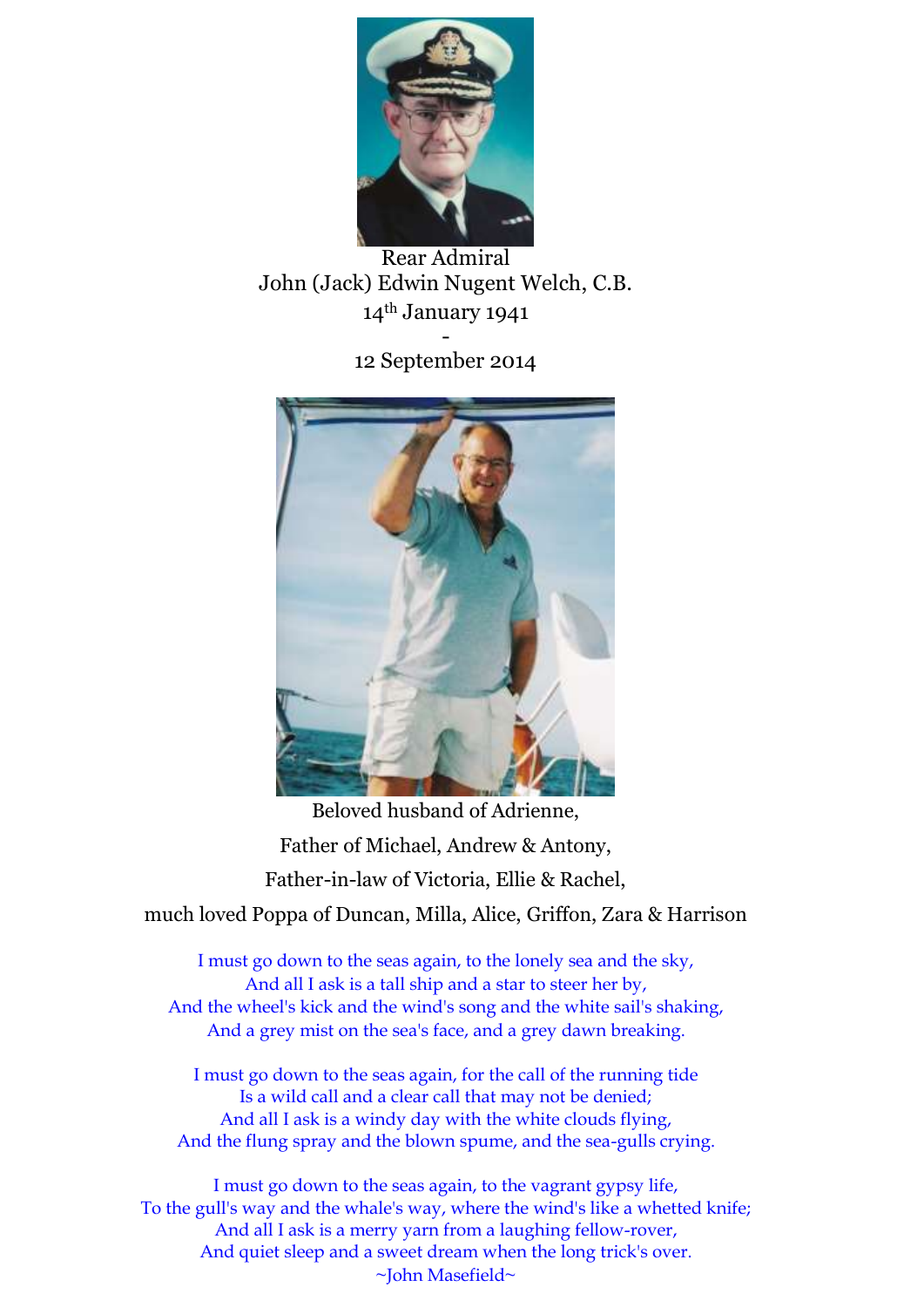## **RADM WELCH A leader and mentor**

ear Admiral Jack Welch, CB, RNZN (Ret), Chief of Naval Staff from 1994 to 1997, was a leader and mentor who is fondly remembered by those who served with him.

RADM Welch died on 12 September, age 73. His service and remembrance was held at the Chapel of St Christopher, Devonport Naval Base, on 22 September.

"Everywhere he went people remembered him," Chief of Navy RADM Jack Steer told the service. "He was just not the type of guy who quietly slipped in and then moved on. He made a difference wherever he worked. Since he crossed the bar I have received many emails with the words gentleman, fine man and mentor in them. That in a way sums up his contribution to the men and women of our Navy."

John Edwin Nugent Welch was born in Wellington in 1941. After attending Rongotai College, Wellington and Kings High School Dunedin, he joined the Royal New Zealand Navy as a cadet on 11 March 1959.

His initial training was carried out at the Britannia Royal Naval College, Dartmouth.

He joined HMNZS TARANAKI in August 1961 at Portsmouth for the ship's delivery voyage to New Zealand and spent the following year on board which included a deployment to the Far East.

He also qualified as a submariner to Reserve Standards in HM Submarine TAPIR before joining HMNZS PUKAKI for Operation Deepfreeze work in the Antarctic and a deployment to the Pacific Islands and Australia.

He was subsequently appointed Navigation Officer of HMNZS TARANAKI and completed a deployment to the Far East during the "confrontation" period in 1965 and early 1966.

Between 1966 and 1970 he was Executive Officer of the minesweeper HMNZS INVERELL, Officer in Charge of gunnery training at HMNZS TAMAKI, Commanding Officer of the fishery protection motor launch HMNZS MAKO and Gunnery Officer of the frigate HMNZS OTAGO.

In 1973, following service in Defence Headquarters, Rear Admiral Welch was the Gunnery Officer in HMNZS CANTERBURY during which time the frigate was deployed to Mururoa Atoll during the French nuclear test period of that year.

He was posted as the Midshipman Training Officer at HMNZS TAMAKI from 1974 to 1976 and took command of HMNZS INVERELL for a short period before being promoted to Commander in June 1976 and appointed Fleet Operations Officer on the Staff of the Commodore Auckland.

In 1978 he attended the Joint Services Staff College in Canberra; the Maritime Tactical School at HMS DRYAD, United Kingdom and in November of that year took command of HMNZS OTAGO.

RADM Steer, then a Lieutenant, served as Navigating Officer during RADM Welch's time as OTAGO CO and described it as one of the highlights of his naval career.



"Like many other officers and sallors in our Navy, lack Welch was our leader and our mentor," CN said. "We felt that he cared for us all. We all tried to make his life as challenging as we could, especially me on more than one occasion, but he met all those challenges with a smile, mostly, and a supportive word. It is fair to say that I would not be standing here today as the Chief of Navy without the advice, guidance and support Jack Welch gave me over many years."

RADM Welch was posted to the Naval Staff in August 1980. He attended the Maritime Tactical School at HMS DRYAD before assuming command of HMNZS CANTERBURY in January 1983. During his command, the ship was employed in Indian Ocean patrols as part of Operation Armilla.

He was re-appointed Fleet Operations Officer the following year and was responsible for co-ordination of the salvage operations of the Greenpeace flagship RAINBOW WARRIOR after French agents sank it in Auckland harbour in 1985.

He was promoted to Captain in December 1985 and became Deputy Assistant Chief of Defence Staff (Personnel) in Wellington. In February 1988 he was appointed as the first New Zealand Defence Attaché in Ottawa, Canada. He returned to New Zealand in December 1990 and was employed on special duties associated with preparing the 1991 Defence White paper.

He was appointed as the Chief of Naval Staff and promoted to the rank of Rear Admiral on 8 April 1994. He remained in this appointment until his retirement on 7 April 1997.

RADM Welch was made a Companion of the Most Honourable Order of the Bath in the 1996 New Years Honours List.

He is survived by his wife Adrienne and their three sons.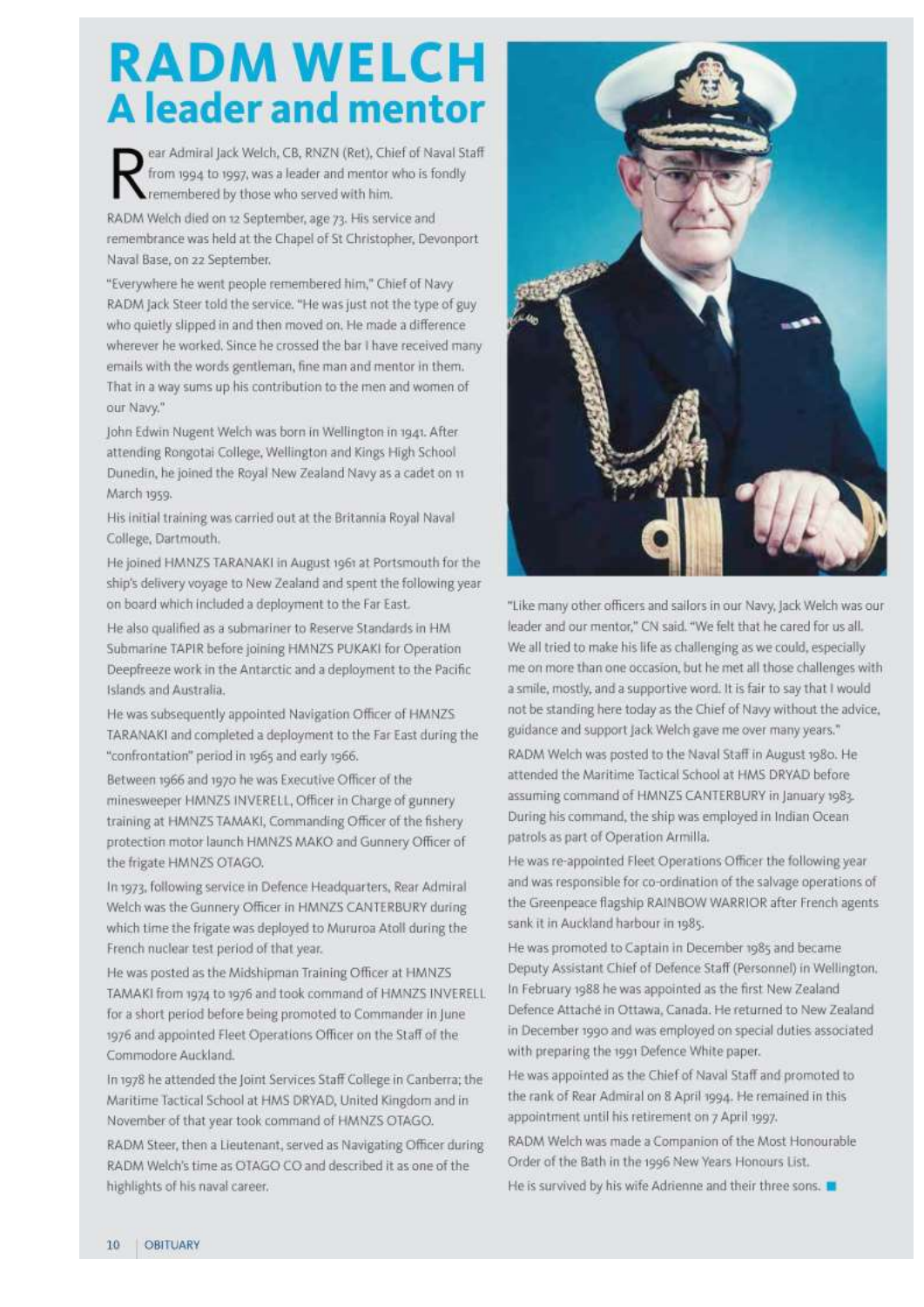On 27th March 2015, family and friends of Jack established **"Jack's Grove"** in the wetlands at CUE Haven.

Jack's Grove is located across the boardwalk from "Duncan's Grove" which was established in 2010 in memory of Jack's grandson, Duncan Selkirk Welch.



The 27 Kahikatea trees for '**Jack's Grove'** were sponsored by – \*Adrienne Welch \*Mick, Griffon & Harrison Welch \*Andrew Ellie & Alice Welch \*Antony, Rachel, Milla & Zara Welch \*Sue & Stanley Parker & family \*Mary & William Cox \*Broughton & Roddy Thomas & family \*\*Gordon & Madeline Stern \*\*Barb Cameron & family \*Sandra & Hamish Simpson \*Genevieve & David Becroft \*Tessa Duder & family \*Thomas & Mahrukh Stazyk \*Roger & Mara Harvey \*\*Sarah, Jim, Jennifer, David Welch & families \*Ricky, Joan, Marianne & Elizabeth Welch, & Alistair Brewer \*\*Robert Welch & Alexandra Barratt \*Leonie & Somerford Teagle \*Ruth & Gordon Ell \*Robin & Denise Hulford \*Rosemary & Bill Sanderson \*William Stevens \*Rob Ellison & Eileen Slark